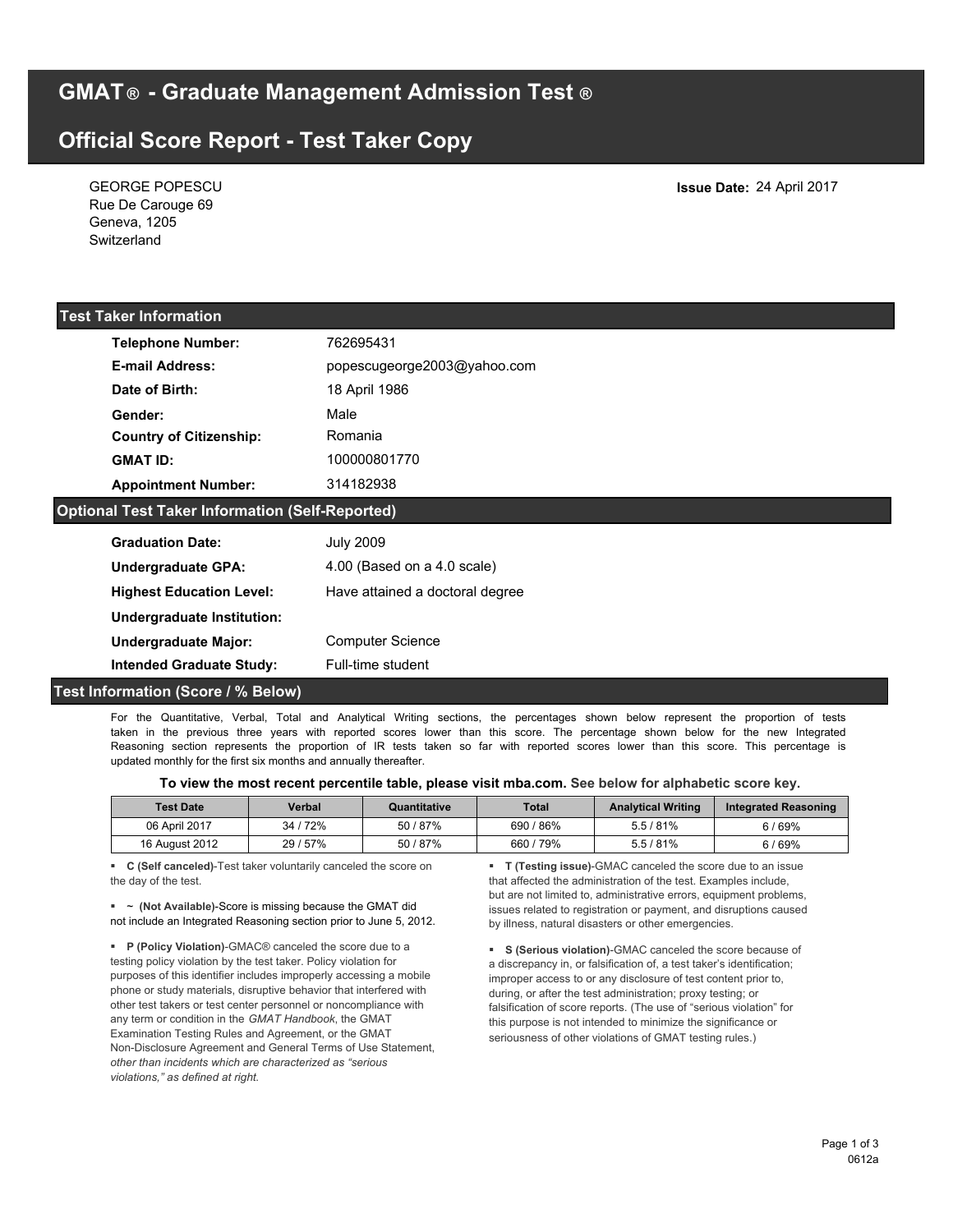## **Score Report Recipients - Appt. Number 314182938**

At your request, an Official Score Report - School Copy has been sent to the graduate management program(s) listed below. All of your GMAT exam scores from the past five years were reported to each program. Please allow three weeks for the programs you have designated to receive your score reports.

Harvard University - Harvard Business School - MBA, Full Time

Boston, Massachusetts, United States

INSEAD - Business Programs - Executive MBA Programmes

Singapore, Abu Dhabi, , France

INSEAD - Business Programs - MBA, Full Time

Fontainebleau, , France

Stanford University - Stanford Graduate School of Business - MBA, Full Time Stanford, California, United States

University of California - Berkeley - Haas School of Business - MBA for Executives Berkeley, California, United States

To send your scores to additional programs, please visit mba.com, contact GMAT Customer Service at https://www.mba.com/service/contact-us.aspx or complete the order form provided on mba.com.